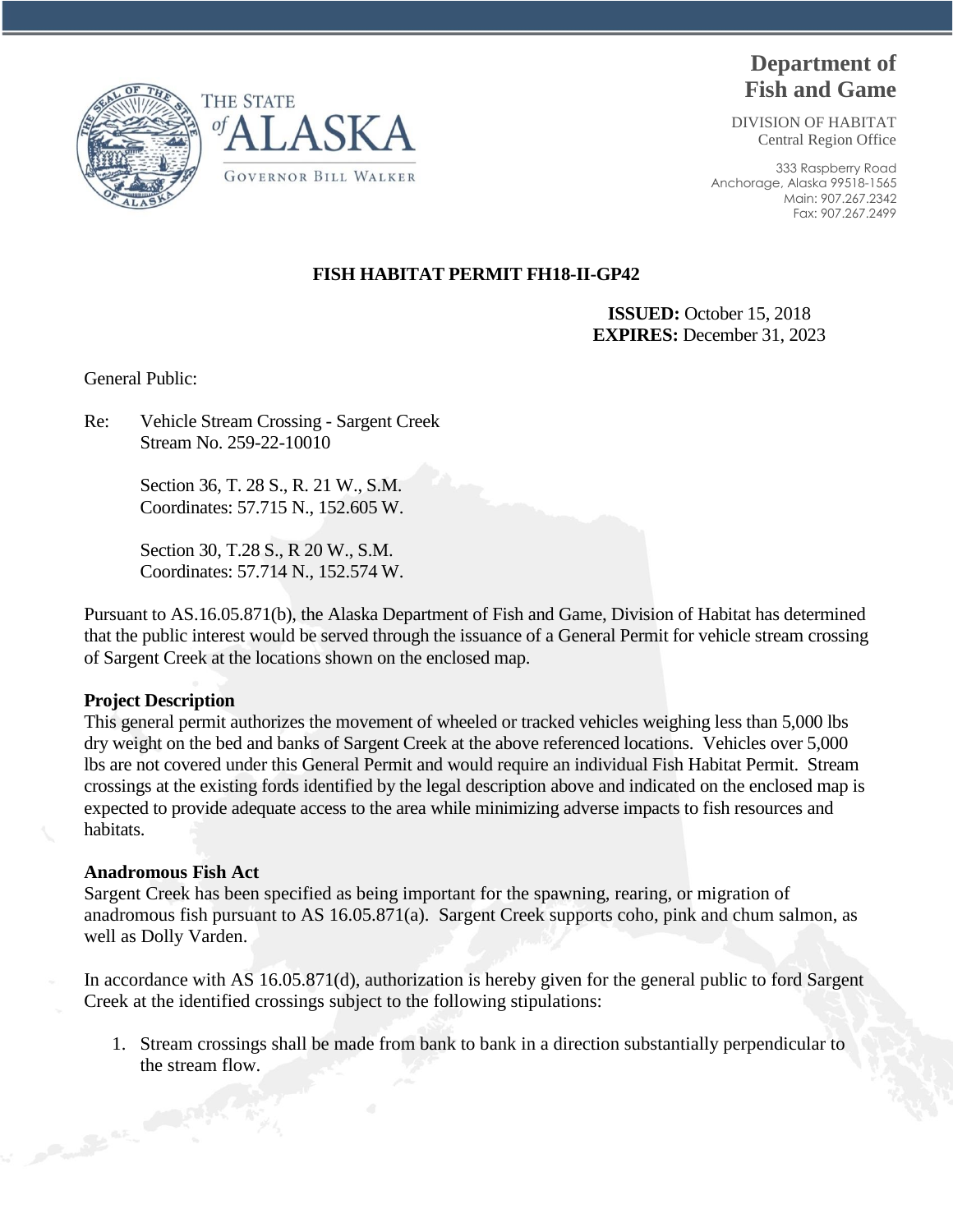- 2. Stream crossings shall be made only at locations with gradually sloping banks. There shall be no crossings at locations with sheer or cut banks.
- 3. Streambanks and streambeds shall not be altered or disturbed in any way to facilitate crossings.
- 4. Vehicles shall not be parked in open water. Parking below ordinary high water is authorized only on frozen surfaces or exposed gravel bars.
- 5. Vehicles shall not be refueled or serviced below ordinary high water. Vehicles leaking oil or other hazardous substances are prohibited from crossing the creek.
- 6. This permit must be retained onsite during stream crossings activities.

The vehicle owner and the operator, or the legal guardian of minor dependents, is responsible for the actions of persons who participate in the approved activity. For any activity that significantly deviates from this approval, the responsible party shall notify the Division of Habitat and obtain written approval in the form of individual permit before beginning the activity. Any action taken that increases the scope of the activity or that negates, alters, or minimizes the intent or effectiveness of any stipulation contained in this general permit will be deemed a significant deviation from the approved activity. The final determination as to the significance of any deviation and the need for an individual permit is the responsibility of the Division of Habitat. Therefore, it is recommended that the Division of Habitat be consulted immediately when a deviation from the approved activity is being considered.

This letter constitutes a General Permit issued under the authority of AS 16.05.871 and must be retained on site during project activities. Please be advised that this determination applies only to activities regulated by the Division of Habitat; other agencies also may have jurisdiction under their respective authorities. This determination does not relieve you of your responsibility to secure other permits; state, federal, or local. You are still required to comply with all other applicable laws.

In addition to the penalties provided by law, this General Permit may be terminated or revoked for failure to comply with its provisions or failure to comply with applicable statutes and regulations. The department reserves the right to require mitigation measures to correct disruption to fish and game created by the project and which was a direct result of the failure to comply with this permit or any applicable law.

The recipient of this General Permit shall indemnify, save harmless, and defend the department, its agents, and its employees from any and all claims, actions, or liabilities for injuries or damages sustained by any person or property arising directly or indirectly from permitted activities or your performance under this General Permit. However, this provision has no effect if, and only if, the sole proximate cause of the injury is the department's negligence.

This permit decision may be appealed in accordance with the provisions of AS 44.62.330-630.

Any questions or concerns about this permit may be directed to Habitat Biologist Will Frost at 267-2813 or emailed to william.frost@alaska.gov.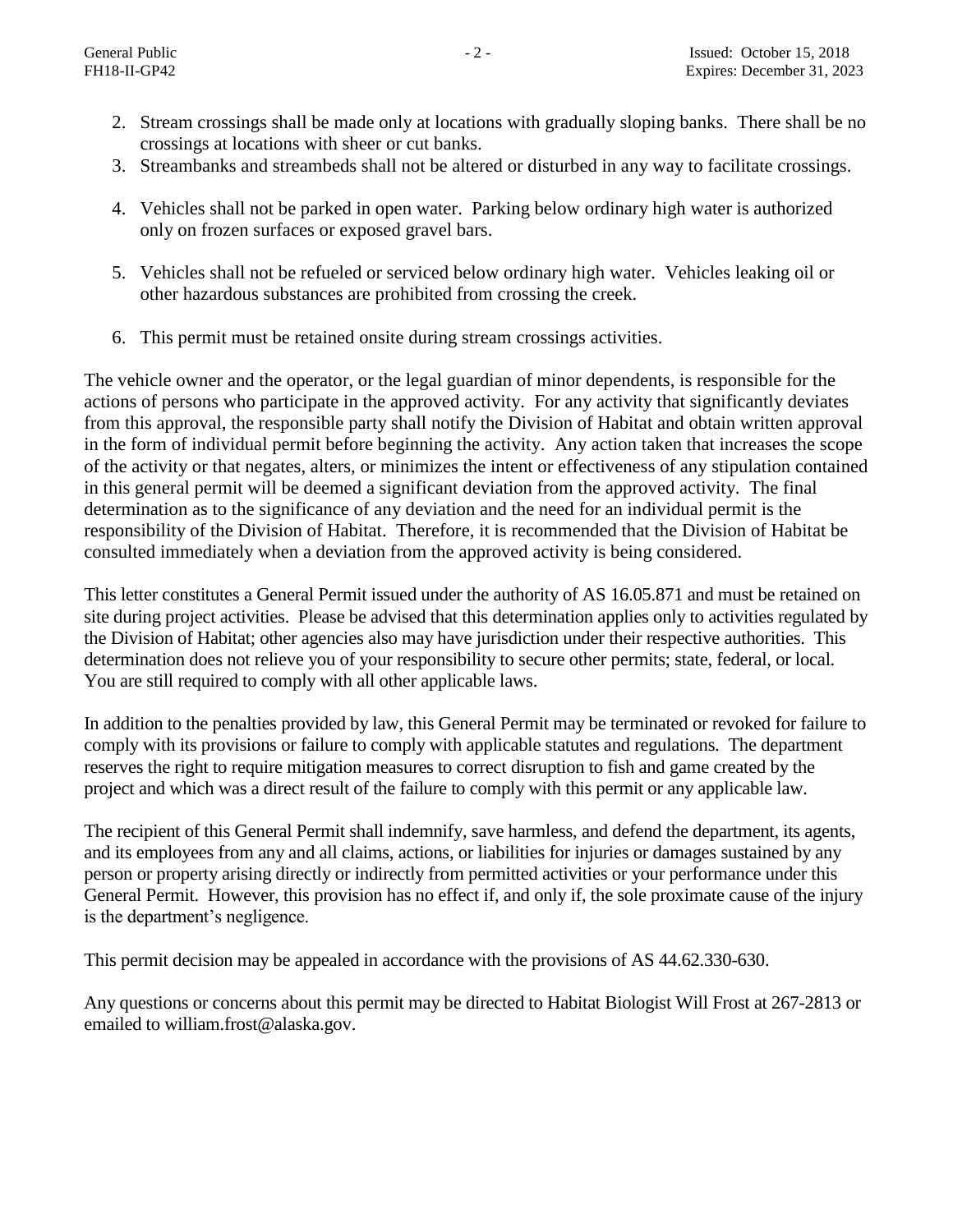Sincerely,

Sam Cotten, Commissioner

Benkort  $\sim$ 

- By: Ronald Benkert Regional Supervisor Central Region Office
- Enc: Stream Crossing Map
- cc: AWT, Kodiak
- ecc: N. Svoboda, ADF&G T. Hansen, ADF&G T. Polum, ADF&G A. Ott, ADF&G K. Schaberg, ADF&G J. Rypkema, ADEC C. Larson, ADNR M. Slife, KIB USACE, Regulatory Branch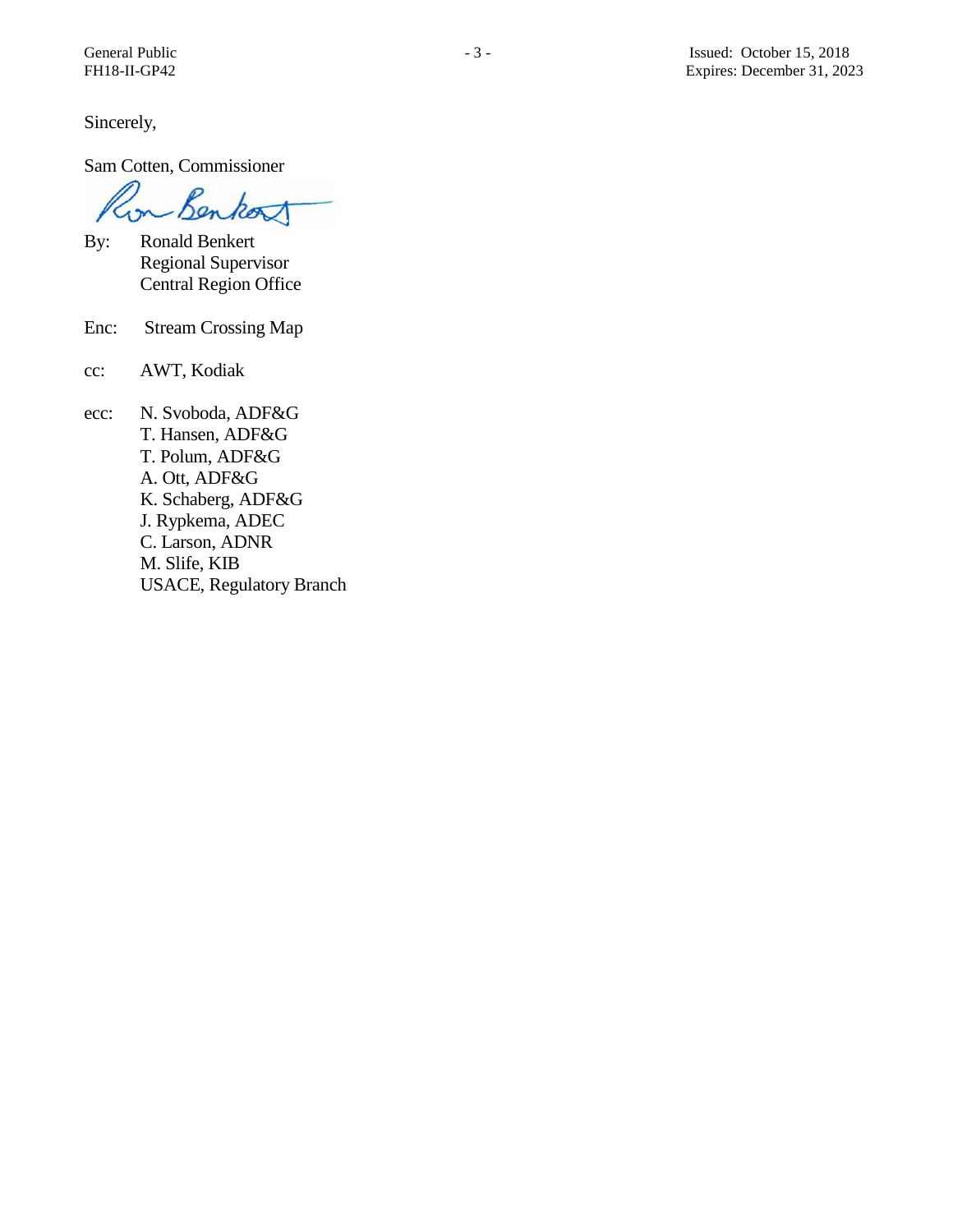#### **FISH HABITAT PERMIT FH18-II-GP42**

### **APPROVED STREAM CROSSING – MAP**

#### **Sargent Creek – Stream No. 259-22-10010**

- 1 Section 36, T. 28 S., R. 21 W., S.M. Coordinates: 57.715 N., 152.605 W.
- **2** Section 30, T.28 S., R 20 W., S.M. Coordinates: 57.714 N., 152.574 W.

Map notes: There are two approved fords of anadromous fish bearing waters within the area shown on this map, as noted by the legal description above and depicted on the map. Crossings are authorized only within 20 feet of the centerline of a traditional ford crossing at the referenced location. You are advised to contact the Kodiak ATV Club or the appropriate land management agency concerning the location of approved trails or other restrictions on vehicle use on lands managed by those agencies. Vehicle stream crossings of other specified anadromous fish bearing waters, or other locations are not authorized, except by individual permit or other General Permits.